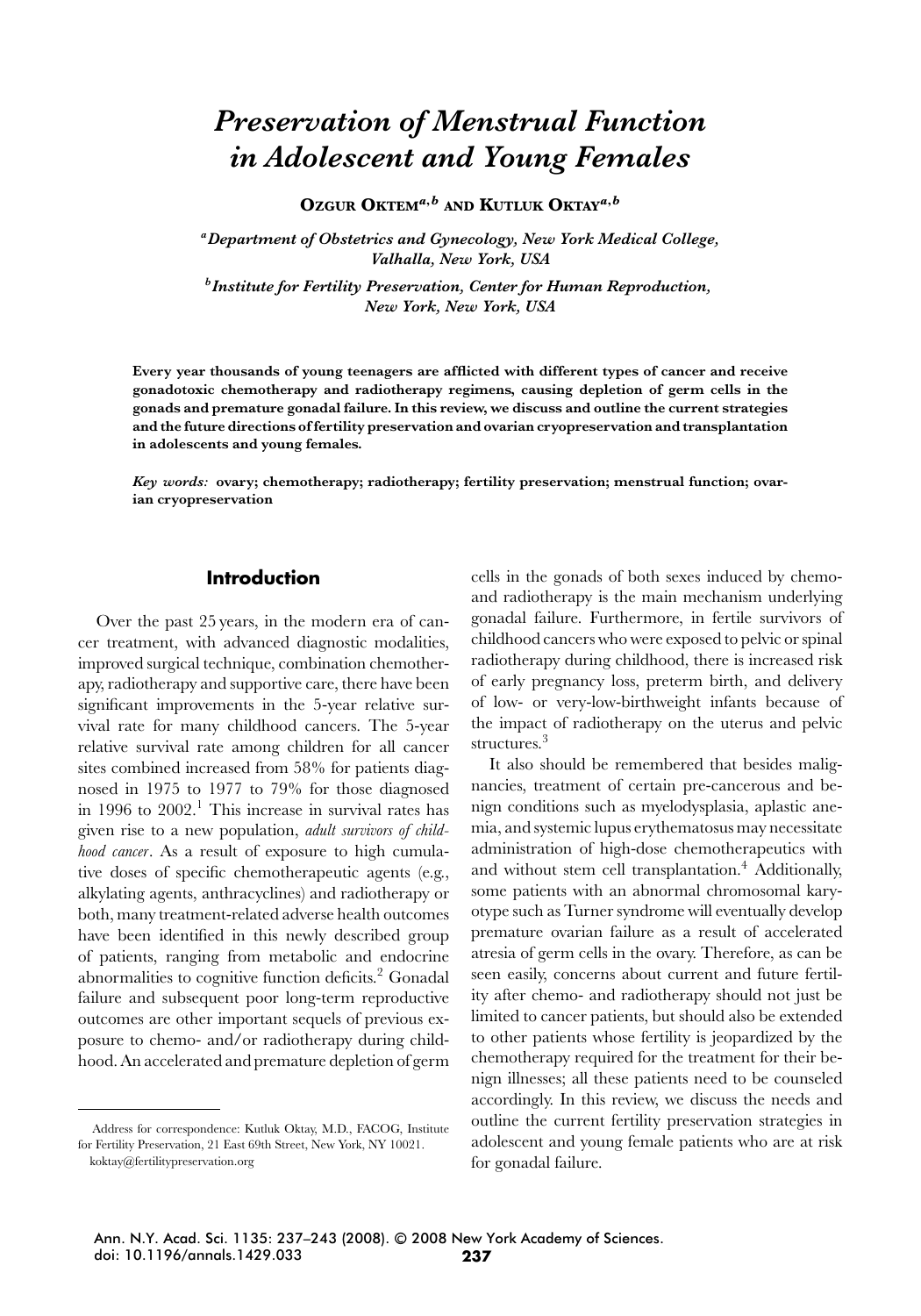## **Chemotherapy and Radiation-Induced Ovarian Damage in Female Adolescents: Reproductive Outcomes of Survivors of Childhood Cancer**

There are numerous treatment-related risks for long-term adverse outcomes among survivors of childhood cancer after exposure to chemotherapeutic drugs such as alkylating agents and anthracyclines, radiotherapy, and surgery. It appears that female sex is more commonly associated with higher treatmentrelated risks such as cognitive dysfunction after cranial irradiation, poor cardiovascular outcomes, obesity, radiation-associated differences in pubertal timing, development of primary hypothyroidism, breast cancer as a second malignant neoplasm, and osteonecrosis.<sup>2</sup>

Since the first report demonstrating toxic effects of nitrogen mustard on the testis appeared in  $1948$ ,<sup>5</sup> numerous studies have demonstrated the harmful effects of chemo- and radiotherapy on the gonads of both sexes. Abdominal, pelvic, and spinal radiotherapy and certain chemotherapeutic drugs, especially alkylating agents, have been shown to increase the risk of ovarian failure in female cancer survivors.4*,*6–11

If the loss of ovarian function develops during or shortly after the completion of cancer therapy, it is termed acute ovarian failure (AOF). Even though its precise incidence is not known, and data concerning its risk factors are limited, AOF is known to develop at least in a subset of survivors of pediatric and adolescent cancers. One study that included 3390 female participants from the Childhood Cancer Survivor Study who were greater than 18 years of age showed that 215 patients (6.3%) developed AOF. Survivors with AOF were older at diagnosis and more likely to have been diagnosed with Hodgkin's lymphoma or to have received abdominal or pelvic radiotherapy than survivors without AOF. Among survivors with AOF, 116 (54%) had received at least 1000-cGy ovarian irradiation. Increasing doses of ovarian irradiation, exposure to procarbazine, and exposure to cyclophosphamide at ages 13– 20 years were found to be independent risk factors for  $AOF<sup>12</sup>$ 

Another form of gonadal failure is the development of premature ovarian failure in childhood cancer survivors who retained ovarian function after completion of cancer treatment. In this group of patients the loss of ovarian function occurs years after completion of cancer therapy after a window of normal functioning. A recent study analyzed ovarian function in 2819 survivors of childhood cancer who were diagnosed at median age 7 and followed-up for as long as 40 years of age with 1065 sibling controls. The cumulative incidence of nonsurgical premature menopause was higher for survivors than for siblings (8% versus 0.8%). Identified risk factors include attained age, exposure to increasing doses of radiation to the ovaries, increasing alkylating agent score (based on number of alkylating agents and cumulative dose), and a diagnosis of Hodgkin's lymphoma. For survivors who were treated with alkylating agents plus abdominopelvic radiation, the cumulative incidence of nonsurgical premature menopause approached  $30\%$ .<sup>13</sup>

Nevertheless, nearly the entire body of information on the impact of cancer treatments on human fertility is based on the crude assessment of menstrual function, which is not a sensitive marker of fertility.<sup>14</sup> In one of our recent papers, for the first time we provided quantitative histologic evidence of chemotherapy-induced ovarian damage in humans (especially from alkylating drug regimens) by comparing primordial follicle counts in age-matched cancer patients, and we documented the impact of cancer treatments on ovarian stromal cells, which had not been studied before.<sup>15</sup> In order to further dissect the time course and the gonadotoxic action of mechanisms of different cancer drugs on the human ovary, which is not practically possible in a clinical setting, we developed a xenograft model.<sup>16</sup> That model enabled us to show the devastating effect of cyclophosphamide (an alkylating agent) on human ovary with histomorphometric and immunohistochemical analyses, avoiding the need for lengthy clinical studies to assess gonadotoxic potential of different cancer drugs. Abdominal, pelvic, or spinal irradiation is associated with increased risk of developing acute ovarian failure, especially if both ovaries are within the treatment field.<sup>6</sup>*,*<sup>18</sup> The higher the dose of radiation, the higher the risk of premature ovarian failure. A single dose is more toxic than a fractionated dose. Recent studies suggest that LD 50, the radiation dose required to kill 50% of oocytes of the human oocyte, is *<*2 Gy.<sup>19</sup> Ovaries of younger individuals are more resistant to damage from irradiation than ovaries of older individuals.<sup>20</sup>*,*<sup>21</sup> A radiation dose of 6 Gy may be sufficient to produce irreversible ovarian damage in women older than 40 years of age, in contrast with the 10- to 20-Gy doses needed to induce permanent ovarian failure in the majority of females treated during childhood.<sup>22</sup>*,*<sup>23</sup> Because younger patients harbor more primordial follicles in their ovaries, they are more likely to retain some residual ovarian function after radiotherapy than older patients. The most devastating effects of radiotherapy on the ovary occur in patients who receive a stem cell transplant with high-dose totalbody irradiation (TBI). In one series, almost 100% of patients who had undergone a marrow transplant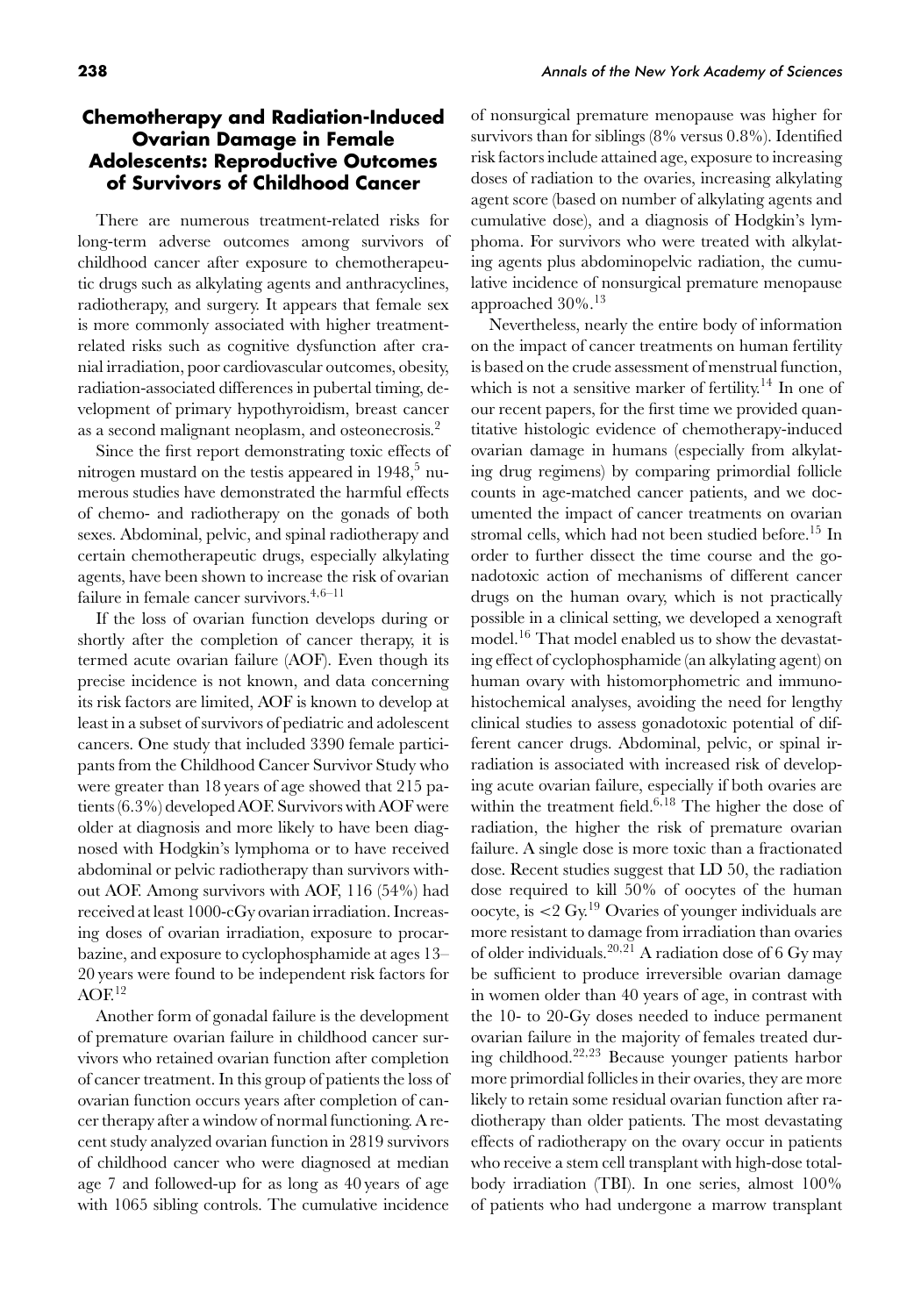## Oktem & Oktay: Ovarian Function after Cancer Therapy **239**

with TBI after age 10 developed acute ovarian failure, whereas approximately 50% of girls who had received a transplant before age 10 suffered acute loss of ovarian function. $24$  Total body irradiation, given as a single dose or fractionated (10–15 Gy), is often used in combination with gonadotoxic cyclophosphamide or melphalan. One study showed that all of 144 patients receiving TBI with cyclophosphamide for bone marrow transplantation (BMT) developed amenorrhea in the first 3 years. Return of menses occurred 3–7 years post transplant only in 9 patients; all were younger than age  $25.^{25}$  Another harmful effect of radiation is hypothalamic amenorrhea. The risk of gonadotropin deficiency appears to increase after doses *>*30 Gy to the hypothalamic–pituitary unit.<sup>26</sup>

Uterine function is also often compromised by radiation-induced damage to uterine vascular and muscular structures, resulting in decreased uterine blood flow, reduced uterine volume, decreased endometrial thickness, and loss of distensibility. For instance, Only four of 38 patients who had received whole-body irradiation (20–30 Gy) during childhood had documented pregnancies and all resulted in mid-trimester miscarriage.<sup>11</sup> Women exposed to radiation postpubertally have a larger uterus and greater likelihood of live birth than those exposed prepuber $t$ ally.<sup>27</sup> Furthermore, women with ovarian failure secondary to whole-body irradiation (20–30 Gy) have significantly reduced uterine size with no improvement in blood flow and endometrial thickness in response to exogenous sex hormones.28

The report of the Childhood Cancer Survey Study states that radiation therapy is associated with lower birth weight in the offspring and a higher risk of miscarriage in childhood cancer survivors.29 Children who received 25 Gy to the abdomen or pelvis have a higher risk for the development of pregnancy-related complications such as lower birth weight and perinatal death. Survivors' children were more likely to be born preterm than siblings' children (21.1% versus 12.6%; OR = 1.9, 95% confidence interval  $\text{[CI]} =$ 1.4 to 2.4;  $P < .001$ ). Compared with the children of survivors who did not receive any radiotherapy, the children of survivors treated with high-dose radiotherapy to the uterus (*>*500 cGy) had increased risks of being born preterm (3.5 times higher), low birth weight (6.8 times higher), and small for gestational age (SGA) (4 times higher). Increased risks were also apparent at lower uterine radiotherapy doses (starting at 50 cGy for preterm birth and at 250 cGy for low birth weight). Late effects of treatment for female childhood cancer patients may include restricted fetal growth and early births among their offspring, with risks concentrated among women who receive pelvic irradiation.<sup>13</sup> However, relative risk of malformations among the children of cancer survivors is not significantly different from that of their siblings.<sup>30</sup>*,*<sup>31</sup>

It should be emphasized that the timing of menarche may be impaired in survivors of childhood cancer, especially in those exposed to cranial and craniospinal radiotherapy. It has been shown in 949 female survivors of acute lymphoblastic leukemia (ALL) that survivors treated with chemotherapy alone, including those exposed to alkylating agents, experienced menarche at a rate similar to that of siblings. However, compared to chemotherapy alone, cranial radiotherapy was associated with early menarche (age *<* 10), whereas craniospinal radiotherapy was associated with both early and late menarche. There were no differences in effect between *<*20 and ≥20 Gy radiotherapy doses. In multivariable analysis, younger age at diagnosis was an independent risk factor for early menarche. Few female childhood ALL survivors experienced menarche outside of the normal range. Alkylating agent exposure was not associated with abnormal timing. However, those exposed to cranial and craniospinal radiotherapy, especially at a young age, should be monitored closely for abnormal timing of menarche.<sup>32</sup>

## **Options of Fertility Preservation in Female Adolescents and Young Adults with Cancer**

#### Oocyte Cryopreservation

Since embryo freezing is not a practical option for children, oocyte freezing may be considered in some adolescent cases. The technology is improving and our recent meta-analysis showed that live-birth rates per injected oocyte and embryo transfer, respectively, were 3.4 and 21.6% for oocytes with the slow freezing method.<sup>33</sup> Nevertheless ovarian stimulation and transvaginal oocyte retrieval is usually not practical in most pediatric cases.

## Cryopreservation of Ovarian Tissue

Ovarian cryopreservation may be the only option for fertility preservation, especially in prepubertal children and those who do not have time to undergo ovarian stimulation for oocyte or embryo cryopreservation. In fact, the American Society of Clinical Oncology has issued recent clinical guidelines encouraging fertility preservation among all young cancer survivors with an interest in fertility.<sup>34</sup>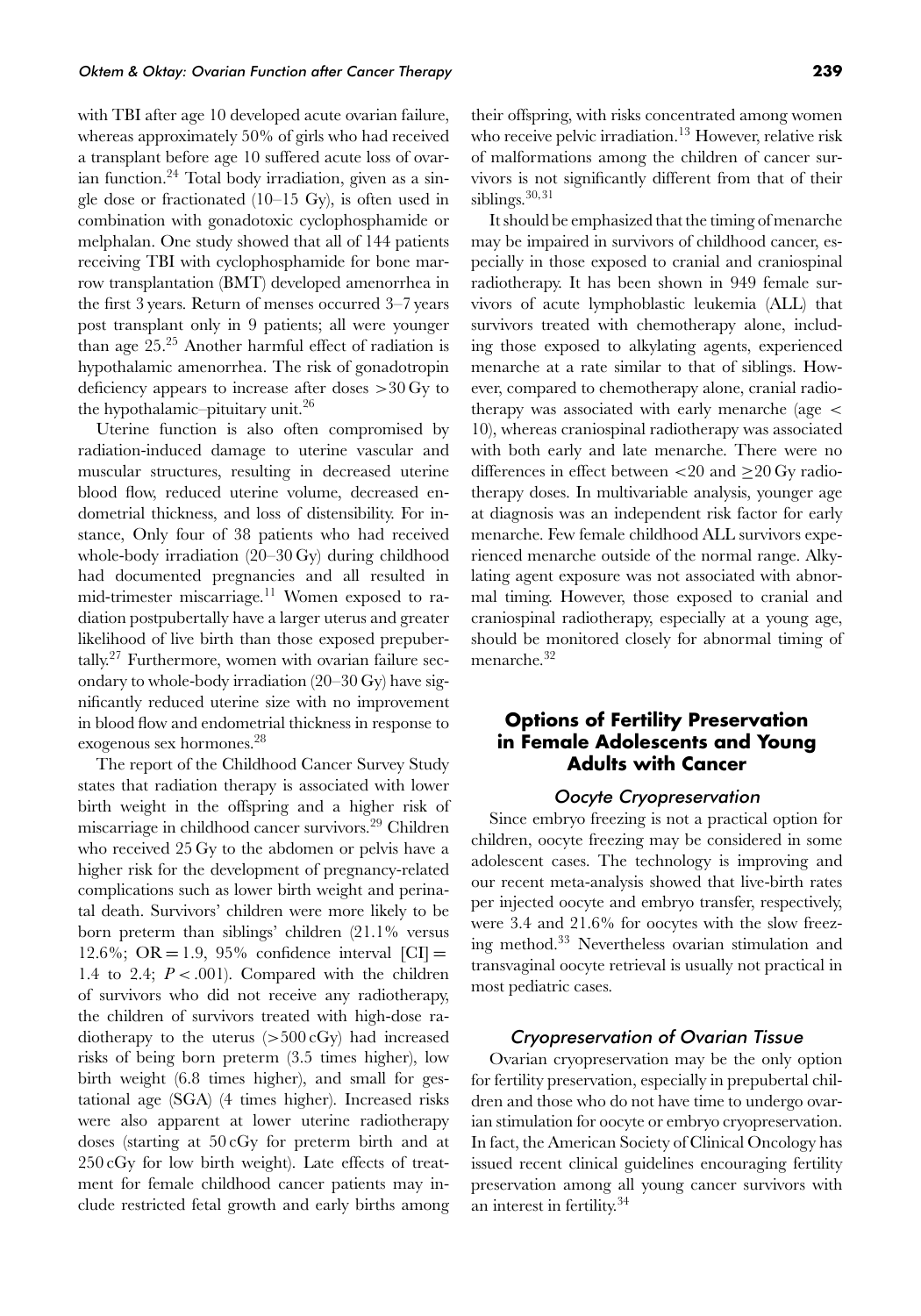|                                                          | Strategies to preserve fertility<br>• Eliminating alkylating agents from the regimens                                                                                                          |  |
|----------------------------------------------------------|------------------------------------------------------------------------------------------------------------------------------------------------------------------------------------------------|--|
| Reducing cancer treatment-related damage                 |                                                                                                                                                                                                |  |
|                                                          | • Using conformal radiotherapy such as intensity-modulated radiotherapy                                                                                                                        |  |
| Protection from chemotherapy via<br>pharmacologic agents | • Benefit of ovarian suppression by GnRHa is not proven and without proven<br>biological basis                                                                                                 |  |
|                                                          | • Sphingosine-1-phosphate: protective against both chemo- and radiotherapy in<br>mice and primates; no data in humans                                                                          |  |
| Transposition of gonads                                  | • May offer protection in pelvic irradiation; does not eliminate scattered radiation<br>to the gonads; potential risk of metastatic foci in the transposed gonads; more<br>successful in males |  |
| Cryopreservation of germ cells                           | • Ovarian tissue freezing still experimental<br>• Embryo freezing not feasible in children<br>• Oocyte freezing may be possible in older children                                              |  |
|                                                          |                                                                                                                                                                                                |  |

**TABLE 1. Summary of fertility preservation strategies in children and young adolescents**

Ovarian cortex contains primordial follicles with oocytes arrested in the diplotene of prophase of first meiotic division. It has been suggested that relatively high surface/volume ratio, low metabolic rate, and the absence of the zona pellucida make primordial follicles less susceptible to cryodamage.<sup>4</sup> Ovarian tissue cryopreservation and transplantation studies date back to the 1950s, but its application to human ovarian tissue is confined to the last decade.<sup>35</sup> Initial studies were disappointing until the discovery of effective modern cryoprotectants such as ethylene glycol, DMSO, and propanediol and the availability of automated cryopreservation machines. Glycerol was the only available cryoprotectant in 1960s, but was found ineffective for cryopreservation of human oocytes and ovarian tissue. $36$  The first case of autologous ovarian transplantation with cryopreserved tissue was reported in 2000.<sup>37</sup> Likewise, first reports of embryo generation and spontaneous pregnancies after subcutaneous transplantation of frozen banked tissue dates back only to 2004 and 2006.38*,*<sup>39</sup> More recently two live births after autologous ovarian transplantation to pelvis have been reported, even though the origin of pregnancies could not be confirmed with 100% certainty, as, especially in the report by Donnez *et al*. the patient continued to ovulate from the *in situ* ovary.<sup>40</sup>*,*<sup>41</sup>

Ovarian tissue removal for the purpose of freezing is done by laparoscopy and appears to be complicationfree even in those with complex medical problems and thrombocytopenia.42 Fertility preservation strategies in children and young adolescents are summarized in Table 1. The indications of all ovarian cryopreservation cases in this group are shown in Table 2. Nevertheless, ovarian tissue freezing and transplantation is still experimental and the success rates await validation in clinical trials.

#### **Table 2.**

| Patients       | Age | Diagnosis                                | Indication for<br>ovarian<br>cryopreservation |
|----------------|-----|------------------------------------------|-----------------------------------------------|
| 1              | 4   | Diamond<br>Blackfan<br>Syndrome          | HSCT                                          |
| $\overline{2}$ | 6   | Thalassemia<br>major                     | <b>HSCT</b>                                   |
| 3              | 8   | Diploid-Triploid<br>Mosaicism            | Gonadectomy                                   |
| 4              | 10  | Acute<br>Lymphoblastic<br>Leukemia       | <b>HSCT</b>                                   |
| 5              | 10  | Acute<br>Lymphoblastic<br>Leukemia       | <b>HSCT</b>                                   |
| 6              | 16  | SLE with diffuse<br>proliferative<br>GN  | Chemotherapy                                  |
| 7              | 17  | Ovarian papillary<br>serous<br>carcinoma | Gonadectomy                                   |
| 8              | 17  | Myelodysplasia                           | <b>HSCT</b>                                   |
| 9              | 18  | Ewing Sarcoma                            | Chemotherapy                                  |
| 10             | 18  | Hodgkin's<br>lymphoma                    | <b>HSCT</b>                                   |
| 11             | 18  | Acute Myelocytic<br>Leukemia             | HSCT                                          |

 $HSCT =$  Hematopoietic stem cell transplantation;  $SLE =$ Systemic lupus erythematosus;  $GN = G$ lomerulonephritis.

#### Ovarian Transposition (Oophoropexy)

Administration of spinal radiation for the treatment of acute lymphoblastic leukemia and brain tumors appears to result in clinically significant ovarian damage in some young females.<sup>43</sup> Girls treated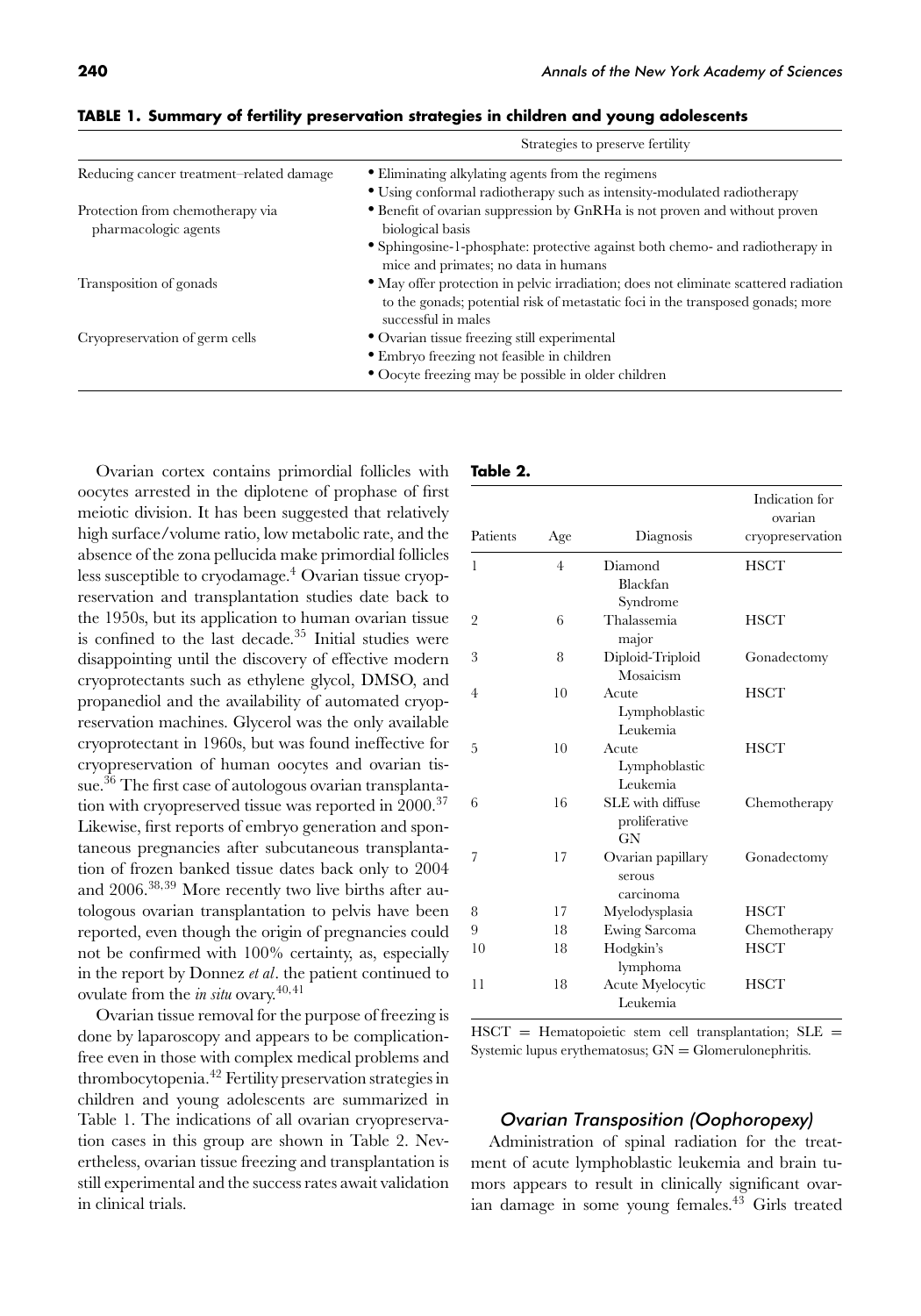

**FIGURE 1.** Summary of harmful effects of chemotherapy and radiation on the reproductive system.

with whole abdominal and/or pelvic irradiation for Hodgkin's disease, Wilms' tumor, or other solid tumors (e.g., rhabdomyosarcoma, neuroblastoma) are at high risk of acute ovarian failure.44*,*<sup>45</sup> When ovarian transposition is performed prior to radiotherapy, however, ovarian function is retained in the majority of young girls and adolescent females.<sup>22</sup>*,*<sup>47</sup> If the patient is to undergo abdominal surgery, ovaries can be transposed simultaneously, or, if she is to be treated nonsurgically, laparoscopic transposition can be performed before the scheduled radiotherapy. The success with fertility preservation by ovarian transposition prior to radiotherapy varies between 16 and  $90\%$ .<sup>4</sup> This likelihood of success is affected by the degree of scatter radiation, vascular compromise, the age of the patient, dose of radiation, whether the ovaries were shielded, whether concomitant chemotherapy is used, and whether vaginal brachytherapy or pelvic external beam irradiation plus brachytherapy were used.<sup>4</sup> In addition, this surgical procedure is not without complications: fallopian tube infarction, chronic ovarian pain, ovarian cyst formation, and migration of ovaries back to their original position before radiotherapy have been reported, some of which may require additional gynecologic surgery.48 When ovaries are transposed to an abdominal position, spontaneous pregnancy may not be possible, unless a second procedure is performed to relocate ovaries back to the pelvis. In addition, should these patients need IVF in the future, oocyte retrieval may become technically more challenging. Therefore candidates for ovarian transposition should be selected carefully, accounting for all the variables that may affect its success rates. It should also be borne in mind that, when gonadotoxic chemotherapy is used along with radiation, there is no strong rationale to perform this procedure.

Another option to decrease the dose of scattered radiation to the ovaries is intensity-modulated radiotherapy (IMRT). IMRT is a new conformal radiotherapy that delivers radiation to the tumor more precisely, while sparing the surrounding tissues. Its ability to simultaneously create multiple targets and multiple avoidance structures may guide the oncologist to reduce the scattered dose to the ovary.<sup>49</sup>

It has been hypothesized, largely on the basis of the debated role of gonadal suppression in men in preserving testicular function against chemotherapy, and partially in the erroneous belief that prepubertal girls are not affected by gonadotoxic cancer treatment, that ovarian suppression can be protective. Even though there are some animal studies with conflicting results of the protective effect of GnRH agonists against chemotherapy and radiotherapy,<sup>50</sup>*,*<sup>51</sup> and some anecdotal reports of clinical trials done with a few patients with short-term follow-up and historical controls,  $52$  there is neither a reliable clinical study nor molecular evidence showing that GnRH agonists protect the human ovaries from chemotherapy and radiation.<sup>15</sup>*,*53*,*<sup>54</sup>

The effects of chemotherapy and radiation on reproduction with available options to preserve fertility are summarized in FIGURE 1. In conclusion, the options for fertility preservation in adolescents and young females who are at risk of developing ovarian failure are more limited than in adult females. Even though the risk of acute ovarian failure appears to develop in a minority of patients with some recovery in long term, it should be kept in mind that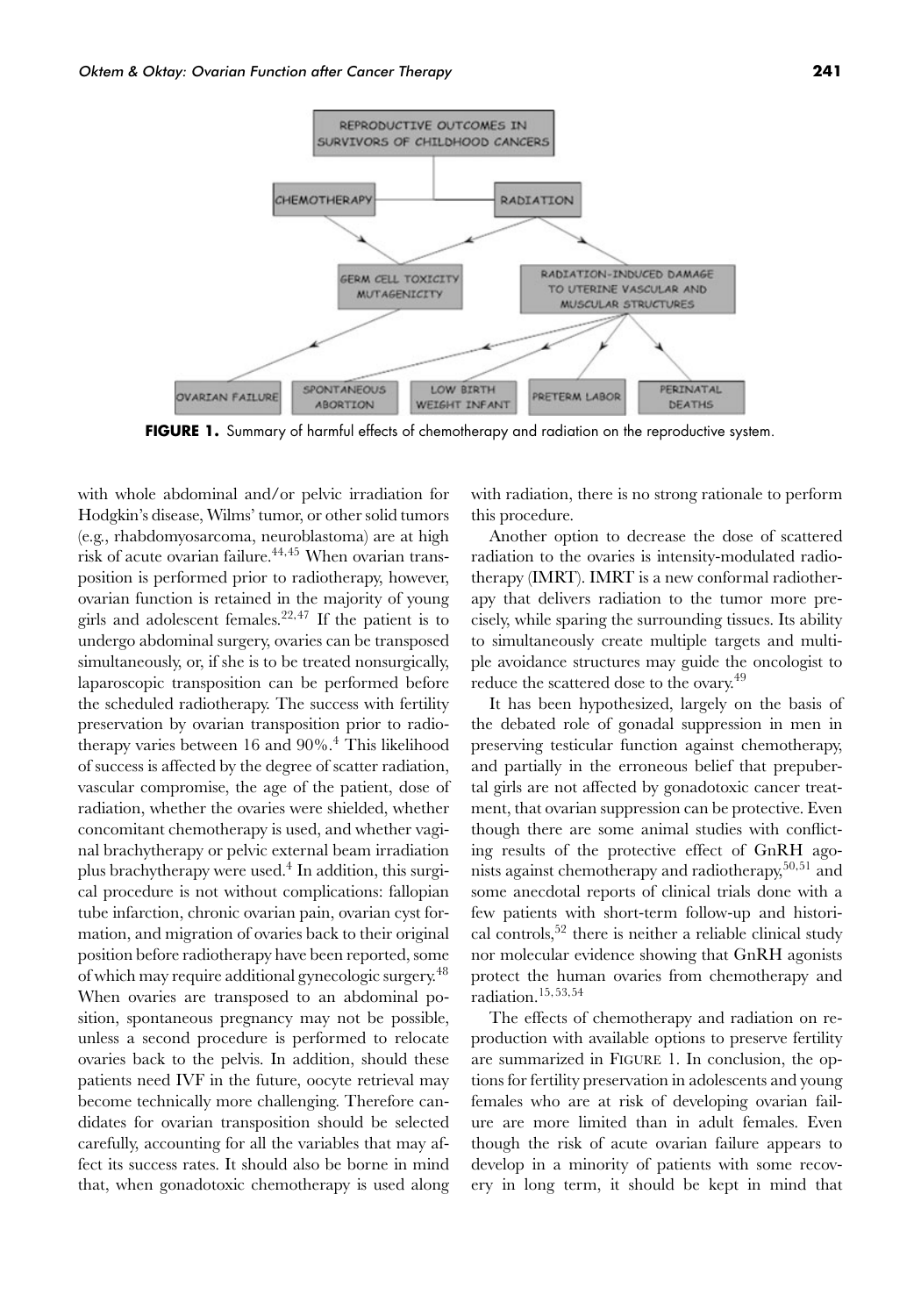there are still significant risks for poor reproductive outcomes at adulthood. Survivors of childhood cancer have 13 times the risk of premature ovarian failure compared to their siblings. In addition, if they were also exposed to pelvic/abdominal radiotherapy during childhood, their pregnancies are complicated with low-birth weight, preterm labor, spontaneous abortions, and perinatal death. Therefore every child or teenager diagnosed with cancer should be thoroughly counseled, along with their parents, about the risks for adverse reproductive outcomes in the future and their options for fertility preservation.

#### **Conflict of Interest**

The authors declare no conflicts of interest.

#### **References**

- 1. JEMAL, A. *et al*. 2007. Cancer statistics, 2007. CA Cancer J. Clin. **57:** 43–66.
- 2. ARMSTRONG, G.A. *et al*. 2007. Long-term health status among survivors of childhood cancer: does sex matter? J. Clin. Oncol. **25:** 4477–4489.
- 3. CRITCHLEY, H.O.D. *et al*. 2005. Impact of cancer treatment on uterine function. J. Natl. Cancer. Inst. Monogr. **34:** 64–68.
- 4. SONMEZER, M. & K. OKTAY. 2004. Fertility preservation in female patients. Hum. Reprod. Update **10:** 251–266.
- 5. SPITZ, S. 1948. The histological effects of nitrogen mustard on human tumours and tissues. Cancer **1:** 383–398.
- 6. STILLMAN, R.J. *et al*. 1981. Ovarian failure in long term survivors of childhood malignancy. Am. J. Obstet. Gynecol. **139:** 62–66.
- 7. SKLAR, C.A. 1999. Reproductive physiology and treatment related loss of sex hormone production. Med. Pediatr. Oncol. **33:** 2–8.
- 8. BYRNE, J. 1999. Infertility and premature menopause in childhood cancer survivors. Med. Pediatr. Oncol. **33:** 24– 28.
- 9. BAKKER, B. *et al*. 2004. Disturbances of growth and endocrine function after busulfan-based conditioning for haematopoietic stem cell transplantation during infancy and childhood. Bone Marrow Transplant **33:** 1049–1056.
- 10. AFIFY, A. *et al*. 2004. Growth and endocrine function in children with acute myeloid leukemia after bone marrow transplantation using busulfan/cyclophosphamide. Bone Marrow Transplant **25:** 1087–1092.
- 11. WALLACE, W. *et al*. 1989. Ovarian failure following abdominal irradiation in childhood: natural history and prognosis. Clin. Oncol. **1:** 75–79.
- 12. CHEMAITILLY, W. *et al*. 2006. Acute ovarian failure in the childhood cancer survivor study. J. Clin. Endocrinol. Metab. **91:** 1723–1728.
- 13. SIGNORELLO, L.B. *et al*. 2006. Female survivors of childhood cancer: preterm birth and low birth weight among their children. J. Natl. Cancer Inst. **98:** 1453–1461.
- 14. LUTCHMAN SINGH, K. *et al*. 2005. Fertility in female cancer survivors: pathophysiology, preservation and the role of ovarian reserve testing. Hum. Reprod. Update **11:** 69– 89.
- 15. OKTEM, O. & K. OKTAY. 2007. Quantitative assessment of the impact of chemotherapy on ovarian follicle reserve and stromal function. Cancer **110:** 2222– 2229
- 16. OKTEM, O. & K. OKTAY. 2007. A novel ovarian xenografting model to characterize the impact of chemotherapy agents on human primordial follicle reserve. Cancer Res. **67:** 10159–10162.
- 17. STILLMAN, R.J. *et al*. 1981. Ovarian failure in long-term survivors of childhood malignancy. Am. J. Obstet. Gynecol. **139:** 62–66.
- 18. SKLAR, C. *et al*. 2005. Maintenance of ovarian function and risk of premature menopause related to cancer treatment. J. Natl. Cancer Inst. Monogr. **34:** 25–27.
- 19. WALLACE, W.H.B. *et al*. 2003. Radiosensitivity of the human oocyte. Hum. Reprod. **18:** 117–121.
- 20. HORNING, S.J. *et al*. 1981. Female reproductive potential after treatment for Hodgkin's disease. N. Engl. J. Med. **304:** 1377–1382.
- 21. LUSHBAUGH, C.C. *et al*. 1976. The effects of gonadal irradiation in clinical radiation therapy: a review. Cancer **37:** 1111–1120.
- 22. THIBAUD, E. *et al*. 1992. Preservation of ovarian function by ovarian transposition performed before pelvic irradiation during childhood. J. Pediatr. **121:** 880–884.
- 23. SARAFOGLOU, K. *et al*. 1997. Gonadal function after bone marrow transplantation for acute leukemia during childhood. J. Pediatr. **130:** 210–216.
- 24. SKLAR, C. *et al*. 1995. Growth and endocrine disturbances after bone marrow transplantation in childhood. Acta Paediatr. **411**(Suppl): 57–61.
- 25. SANDERS, J.E. 1996. Pregnancies following high-dose cyclophosphamide with or without high-dose busulfan or total-body irradiation and bone marrow transplantation. Blood **87:** 3045–3052.
- 26. SKLAR, C.A. & L.S. CONSTINE. 1995. Chronic neuroendocrinological sequelae of radiation therapy. Int. J. Radiat. Oncol. Biol. Phys. **31:** 1113–1121.
- 27. BATH, L.E. *et al*. 2002. Late effects of the treatment of childhood cancer on the female reproductive system and the potential for fertility preservation. Br. J. Obstet. Gynaecol. **1092:** 107–114.
- 28. CRITCHLEY, H.O.D. *et al*. 1992. Abdominal irradiation in childhood: the potential for pregnancy. Br. J. Obstet. Gynaecol. **99:** 392–394.
- 29. GREEN, D.M. *et al*. 2002. Pregnancy outcome of female survivors of childhood cancer: a report from the Childhood Cancer Survivor Study. Am. J. Obstet. Gynecol. **187:** 1070–1080.
- 30. CHIARELLI, A.M. *et al*. 2000. Pregnancy outcomes in females after treatment for childhood cancer. Epidemiology **11:** 161–166.
- 31. BOICE, J.D. *et al*. 2003. Genetic effects of radiotherapy for childhood cancer. Health Phys. **85:** 65–80.
- 32. CHOW, E.J. *et al*. 2008. Timing of menarche among survivors of childhood acute lymphoblastic leukemia: A